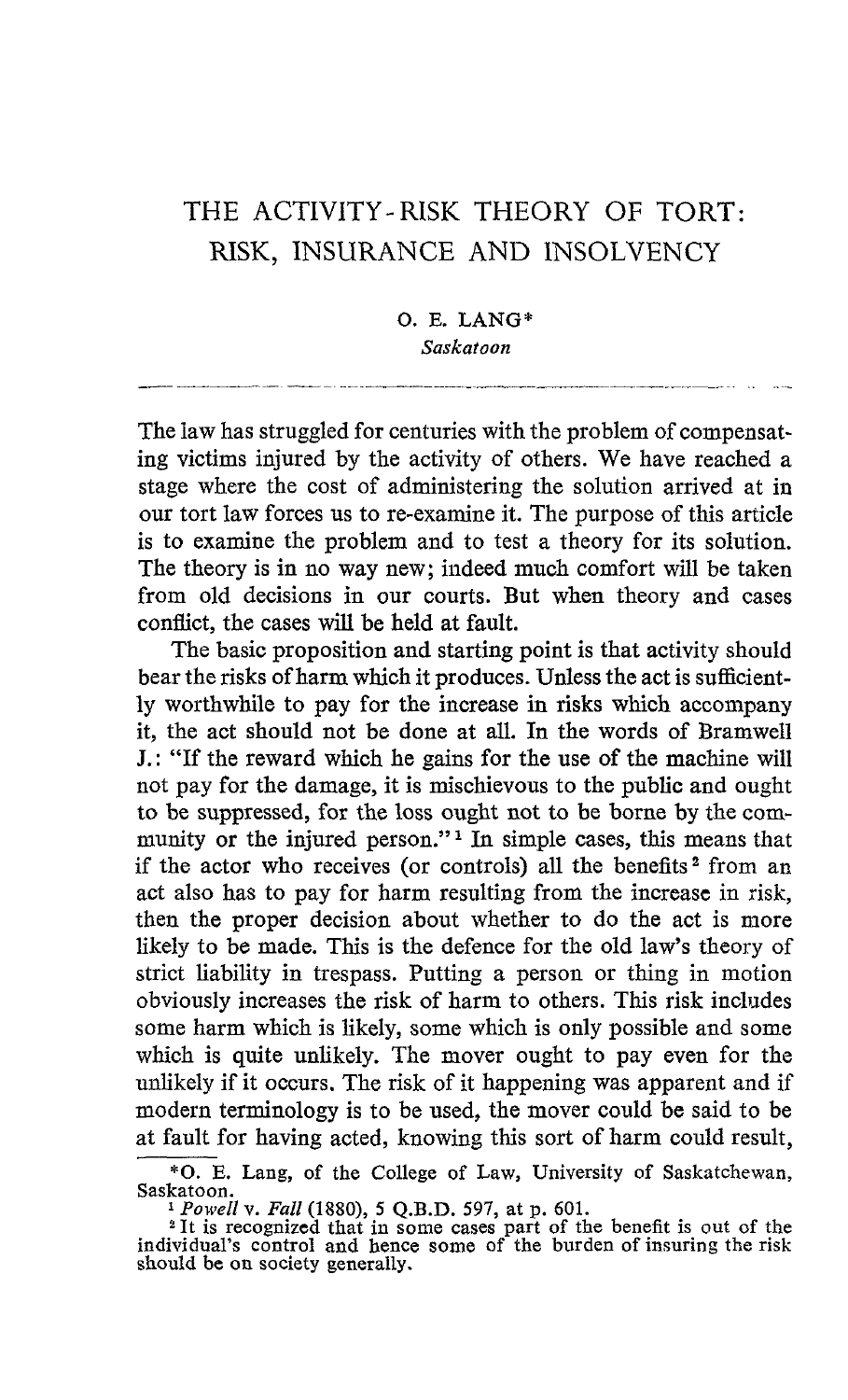1961] The Activity-Risk Theory of Tort 531

and indeed, would result sooner or later if the activity was repeated. In this sense, he could be accused of intending the harm (or risk) while regretting it (or hoping the worst would not materialize).

This liability should remain on the actor even if his decision to act is perfectly reasonable. This only means that the benefits -which generally accrue to him-outweigh the risks of harm. Out of the benefits, he should pay for that harm, especially since this removes the difficult determination of what is exactly reasonable in all the circumstances. Thus, if a rancher introduces cattle into a grain growing district, this activity increases some risks to the crops. A reasonable fence ought to be erected by the rancher<sup>3</sup> who will receive the benefits from the cattle. A fence is reasonable when the marginal cost of strengthening it is equal to the change of risk <sup>4</sup> to the crops from that additional strength. Beyond that point, the rancher should prefer to pay for lost crops rather than to strengthen the fence. The precise conclusion is that he should pay for such lost crops even though his fence is reasonable. This retains the sanction against unreasonable conduct, since the rancher's own risk is unduly increased if he fails to fence reasonably. But the difficult negligence question is avoided and the cost of fencing and risk of not fencing is upon the persons likely to be in control of the fence. The risk properly falls upon ranchers in any case if we have decided that property rights include the use of the property without interference from another who accordingly must sic utere suo ut alienum non laedas.

In discussing the basis for liability, an essential distinction must be drawn between pure tort situations and assumpsit or contract situations. In the former, the victim is given no choice in regard to the risk before it has materialized in harm to himself. In the assumpsit situation, he has a choice. He introduces himself into the area of the risk. In the former cases, the risk should be fully upon the actor. In the latter, however, the victim introduces himself into the risk area because he is seeking benefits for himself.' He

<sup>&</sup>lt;sup>3</sup> Some later discussion may suggest that a farmer introducing grain<br>into cattle country ought to fence, but this is not correct if our social<br>policy places the rights to the use and enjoyment of property in a secure<br>pos easement over neighboring land.

<sup>&</sup>lt;sup>4</sup> This risk is the chance of harm multiplied by the likely amount of harm.

<sup>s</sup> One could distinguish further between partial and complete assumpsit. The latter is described here: it is benefit from the actor's activity which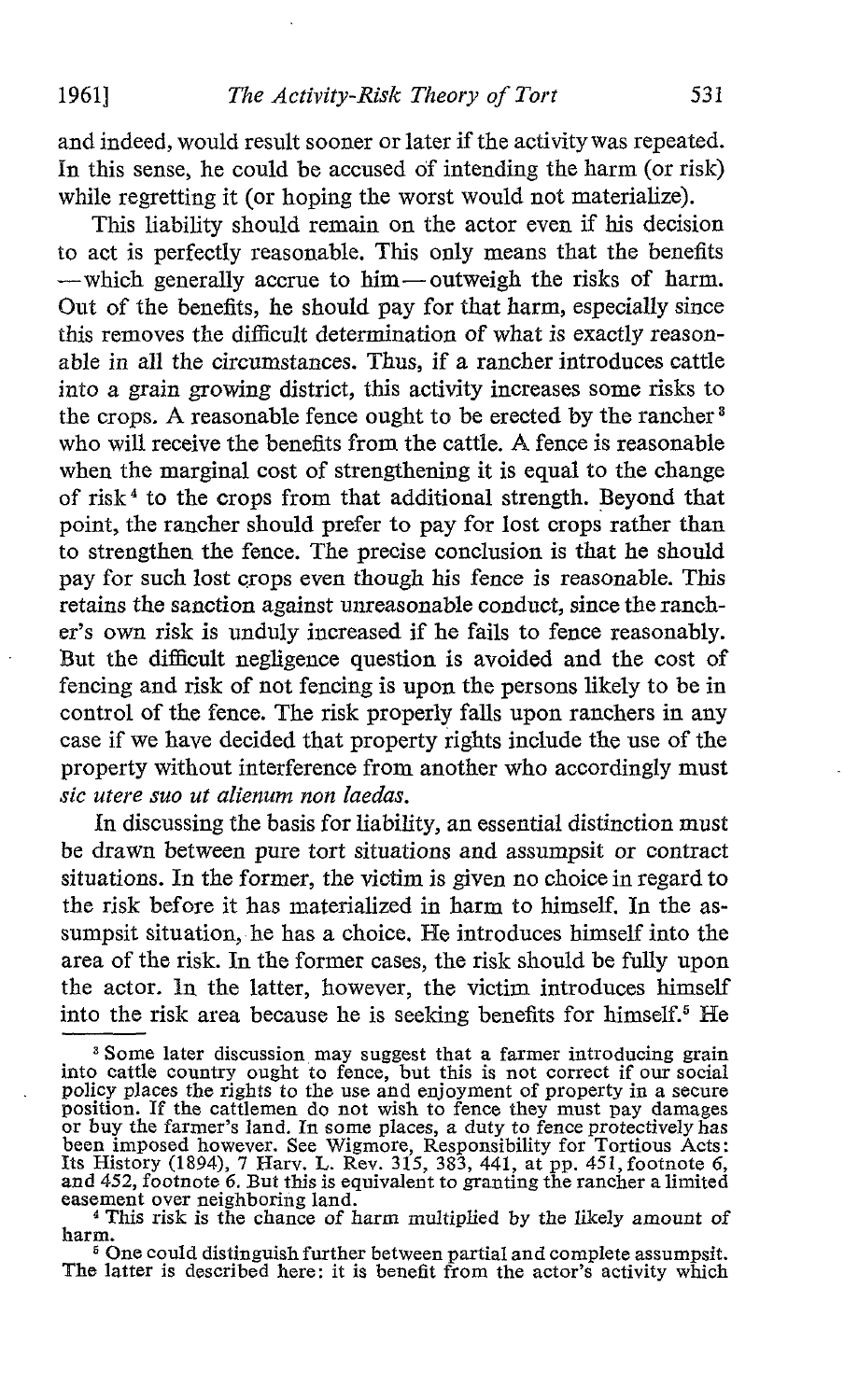ought to do so only if the benefits outweigh the risk . To put the risk upon the actor in such circumstances can only be justified if he has control of the benefit through the price which he can charge the potential victim. In that case, we merely force the actor to insure his victims against loss and in return allow him to add the cost of that insuring to the price of his activity. This takes away from the victim the choice of not insuring, but can be justified if insurance itself is quite desirable and if, as is frequently the case, the cost of insuring is lessened when the actor effects it.

Historically, trespass in pure tort situations produced liability for acting without regard to the reasonableness of the conduct.<sup>6</sup> In trespass, because the harm was a direct result of the activity, there was no risk-causation problem. Thus, if D throws <sup>a</sup> log which strikes P, the log throwing is the *causa causans* of the injury. The injury would not have happened without the throwing, and hitting something is a real risk of throwing any object. Where the harm is indirect, as where D throws <sup>a</sup> log down in <sup>a</sup> place other than the one it formerly occupied and a horse stumbles over it throwing its rider, it is not accurate to say that the harm was caused by D moving the log. Without reflection, one might regard this moving as a *sine qua non* to the injury, but in fact if there is nothing to distinguish the kind of place where Dleft the log from the kind of place in which he found it, he has in no way increased the risk to riders. This rider was as likely to have been saved as hurt by the new position of the log which was merely part of the world against which he rode. If, however, the log was moved from pasture to roadway, an increase in risk did occur and should have been borne by D. This is the proper result whether D knew or did not know about the roadway: all men must know that acting may change situations and increase risks; this risk should be charged to their acting.

The mistaken switch to the terminology of negligence is explicable. Most injury cases will involve intention to injure or unreasonable disregard for the possible victim . In these cases, talking

the potential victim seeks, and that benefit is in the actor's control. In<br>partial assumpsit, *infra*, the victim introduces himself into the area of<br>risk erected by the other's activity for purposes of activity of his own

and trains meet in this category.<br><sup>6</sup> "Wer unwillig getan muss willig zahlen", Pollock and Maitland,<br>The History of English Law (2d ad, 1923), Vol. 1 n 54. For controversy The History of English Law (2d. ed., 1923), Vol. 1, p. 54. For controversy<br>about "absolute" liability, see Winfield, The Myth of Absolute Liability<br>(1926), 42 L.Q. Rev. 37, and Wigmore, *op. cit., supra,* footnote 3, at p et seq.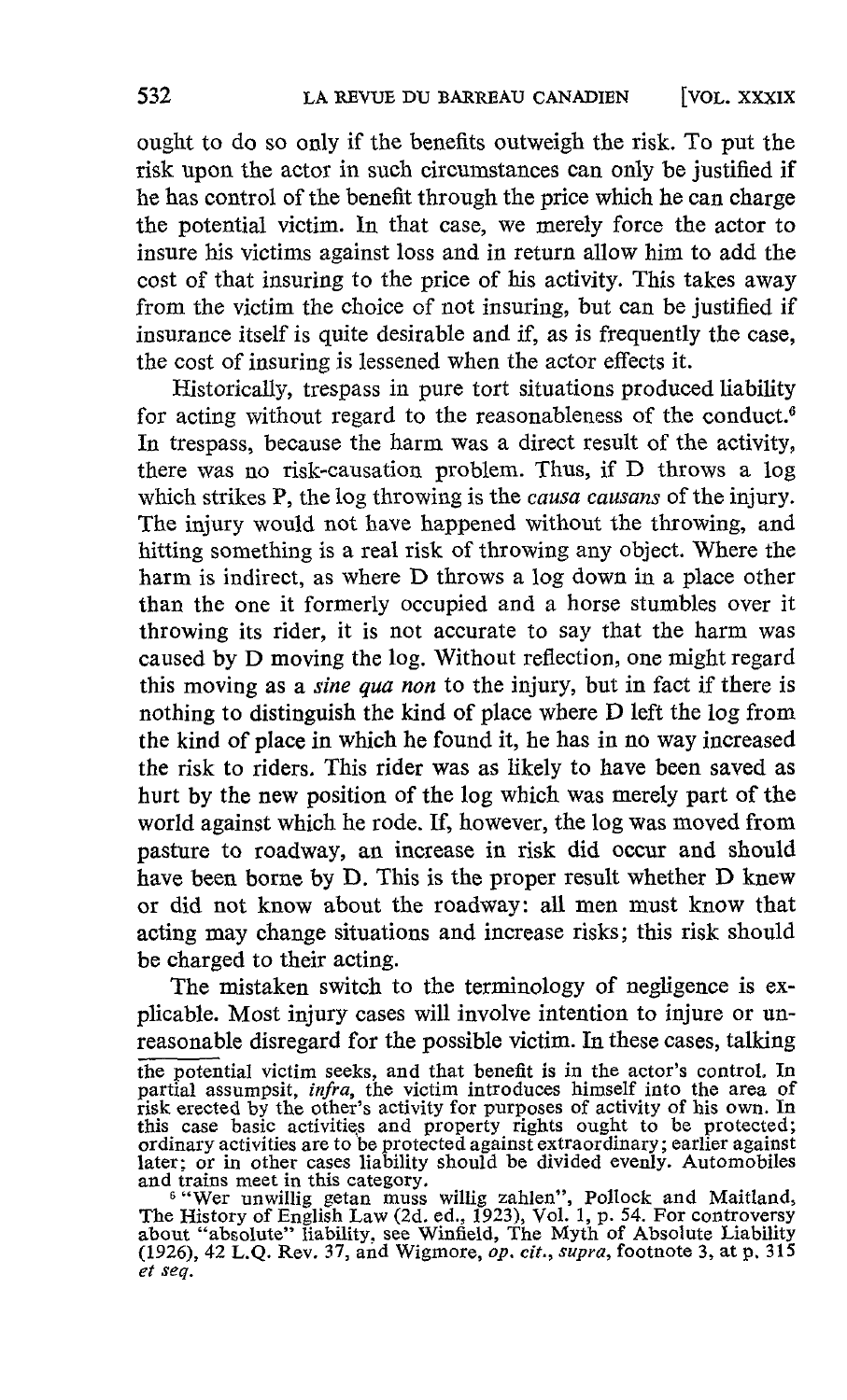about intention instead of increase of risk is inappropriate but will not produce a wrong result. In the rarer cases, where the actor increases the risk while acting reasonably, the discussion about intention is continued but produces the wrong result. This mistake is easier because in these rarer cases the question whether risk was increased can be difficult. One has to distinguish increase of risk from the apparent sine qua non of the moved log discussed above. Likelihood of harm is one approach. Foreseeability expresses this approach so long as it remains an objective test; but it is a word which draws attention to the mind of the actor and thus bolsters misguided concern about his intentions . The proper test, increase of risk,? was thus replaced, especially in trespass upon the case, with the test of reasonable conduct.

In trespass of the pure assumpsit type, because he voluntarily introduced himself into the area of risk, in the early law, the victim bore that risk. It was open to the parties to agree otherwise, however, and sometimes the actor would "insure" his victim by an assumpsit or assumption of liability. He would do this, of course, because it was made worth his while. The courts soon raised a prima facie presumption of an assumpsit whenever the potential victim paid for the particular "professional" work to be done.<sup>8</sup> This presumption produced a form of insurance and put the duty to insure on the person able to carry the insurance most cheaply. At the same time, this helped the profession as a whole by building public confidence in it . It is impossible to justify such a presumption, however, where no value is given to the actor. This, in effect, requires him to make a gift of the benefit of insurance in addition to the gift of the benefit of his work. This is the position in regard to the modern doctor who chooses to be a good Samaritan. This mistaken result was probably due not only to the practice of raising the presumption when the actor was paid, but also because liability was imposed upon the actor when his express assumpsit was given for only very vague consideration. Thus, in Coggs v. Bernard,<sup>9</sup> the voluntary carrier was liable having undertaken to carry goods safely because "he had the goods committed to his custody upon those terms". The evidence that there was benefit to the defendant those terms". The evidence that there was benefit to the defendant

It is the increase in risk test, not ownership notions, which best<br>lains the last of lightlity for a fax which has account and increment explains the lack of hability for a fox which has escaped and "resumed<br>his wild nature". At this point, the risk is back to normal: only while the<br>fox is kept is the risk increased through additional possible contacts.<br>Tw

The Common Law (1881), p. 22.<br>
<sup>8</sup> The "professions" referred to include the doctor, the smithy, the<br>
inclusions and the common innkeeper and the common carrier.<br><sup>9</sup> (1704), 2 Ld. Raymond 909.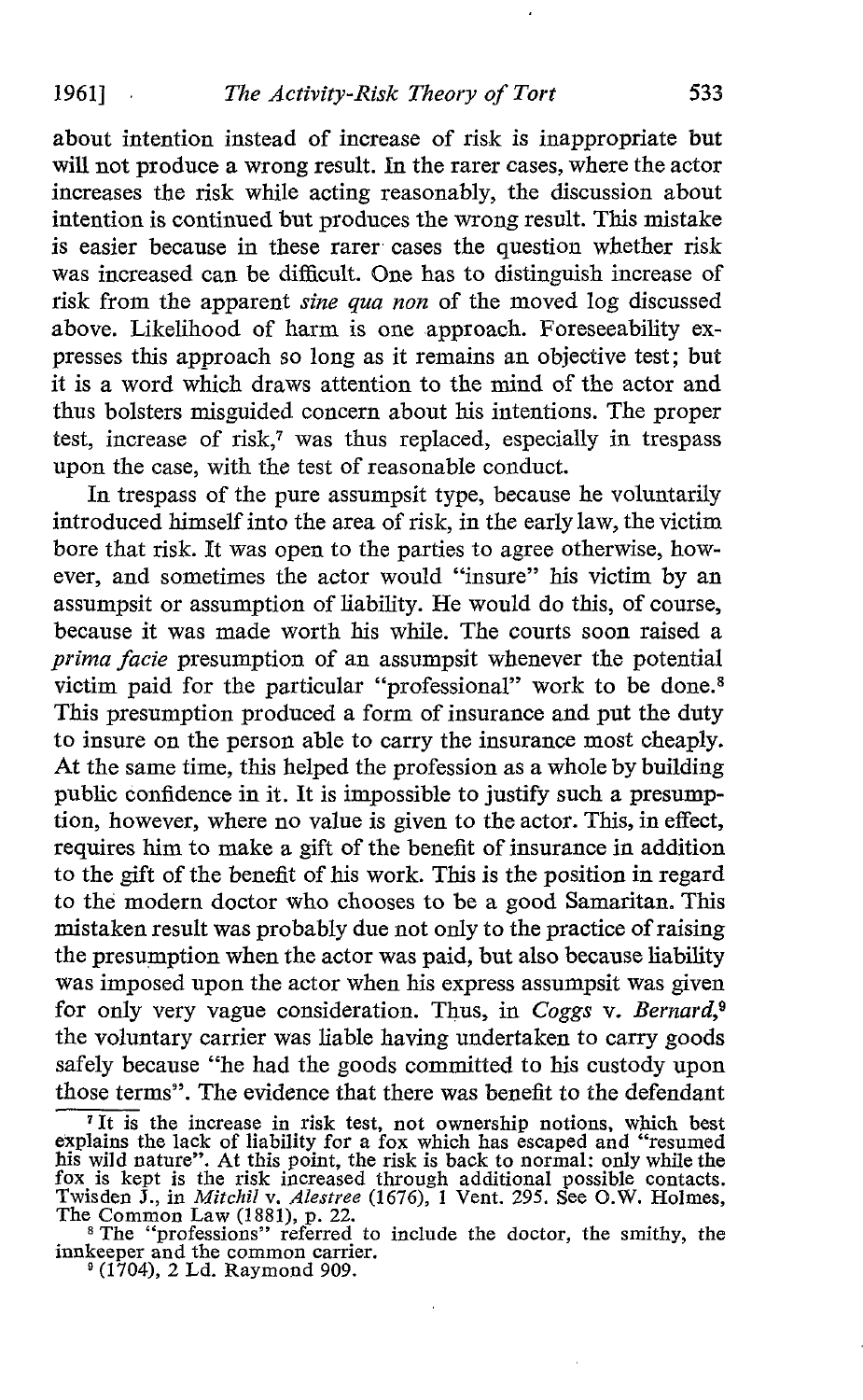is found as a logical conclusion from his willingness to promise safe carriage as well as to carry. The modern mind familiar with advertising and good will can understand how the carrier might feel himself benefitted by this "free" carriage; our predecessors failed to notice the presence of both consideration and assumpsit precedent to liability and imposed it in the absence of both. An express assumpsit can be taken to prove the existence of consideration ; and when there is consideration, it is logically possible and convenient to presume an assumpsit, but this particular chickenand-egg should not come into existence simultaneously.

When presuming an assumpsit, it was possible to select the most convenient type of promise, but it was natural to take as a model a commonly used form of express assumpsit. The smithy promised to shoe well, the veterinarian promised to use best techniques in curing the horse, and the carrier promised to set down safely. These promises clearly are not absolute insurance against all harm. The risk of harm from other causes rests with the owner who submits his goods to the actor; but harm caused not by the shoeing, curing or carrying, but by the failure to do so properly is put upon the actor. Without a deviation from perfect acting, harm which may occur is merely incidental to the shoeing. But less than perfect acting renders the actor liable for harm caused by his failure. The myth of the reasonable man need not have been erected here. It was not ordinary reasonable human conduct which the actor was promising: it was perfection, with himself bearing the risks of human error. Later, it will be argued that the convenience of having the actor insure has led to his taking on more and more of absolute liability in regard to harm from all causes through the ready application of res ipsa loquitur.

Highway cases involving two similar users are in the partial assumpsit rather than the pure tort category. On the one hand, the actor should be liable for damage he causes ; on the other hand, the victim comes knowingly into the area of the risk. So Baron Martin in Rylands v. Fletcher <sup>1</sup>° says, "Traffic on the highways, whether by land or sea, cannot be conducted without exposing those whose persons or property are near it to some inevitable risk ; and that being so, those who go on the highway or have their property adjacent to it, may well be held to do so subject to their taking upon themselves the risk of injury from that inevitable danger." He goes on to say that recovery is not available without proof of want of care or skill. As in all assumpsit cases, this is a possible

<sup>11</sup> (1865), L.R. <sup>1</sup> Ex. 265, at p. 286.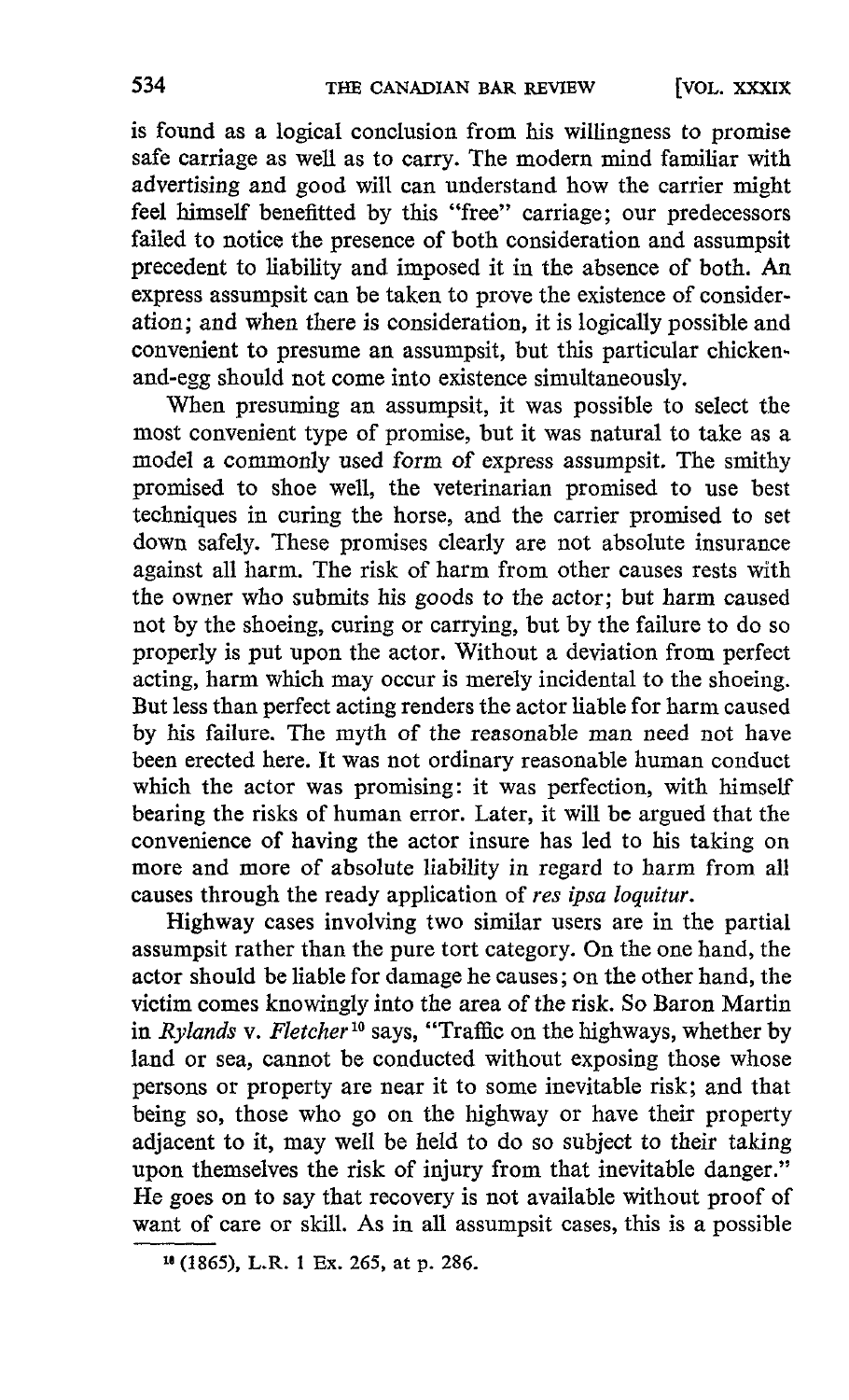but not necessary conclusion. The available alternatives always include leaving it to agreement by the parties, or, in the absence of such agreement, or in any case, putting the whole burden on one, or the other, or on the victim unless the actor was negligent. Many factors may influence the choice . For instance : (1) If the vehicle owners pay for the highway, the pedestrian is there on sufferance and should bear the whole risk including the risk of negligence; otherwise, he should be charged a fee for entering; (2) If the pedestrian long frequented the pathway, then the vehicles introduce the risk and should pay for all of it;  $(3)$  If insurance is generally desirable and can be obtained more cheaply in one way than in another, that may be allowed to determine the question; (4) Putting some burden on the drivers may render them more careful (reasonable) in their driving. The choice between these alternatives depends on all of the circumstances and therefore may change with time and place.

Here, and earlier, there has been a muted suggestion that some significance is to be attached to the order in time in which activities are begun. A new activity finds <sup>a</sup> particular state- of things in existence and should only be begun if it can pay for harm to that existing situation. A bonus pater familias would not begin <sup>a</sup> new venture which could not compensate his other ventures or pay for their discontinuance. This same principle should be applied to society as a whole. This is the true explanation for liability to "natural user" in Rylands v. Fletcher. Natural user means ordinary or pre-existing activities . In actual cases, the pre-existence of a type of activity is logically more important than the timing between a specific plaintiff and his neighbor. Ordinary activities are protected much as passive use is protected as a part of ordinary property interest. To protect more is to limit the value of one man's property by allowing interferences from the activity of his neighbor. The neighbor is thus able to obtain the economic advantages of activity without paying all of the costs. The active neighbor should either buy up the neighbouring land or pay for any damage done to it, thus holding its value at ordinary market levels . The earlier ordinary activities are the background against which later ones move. This principle is not always open to easy application but should be borne in mind for cases where it can be applied. The precise way this principle and the choice between alternatives in presumptive assumpsit should be applied in highway cases in today's circumstances will be more fully discussed later.

Introducing negligence and the test of the reasonable man was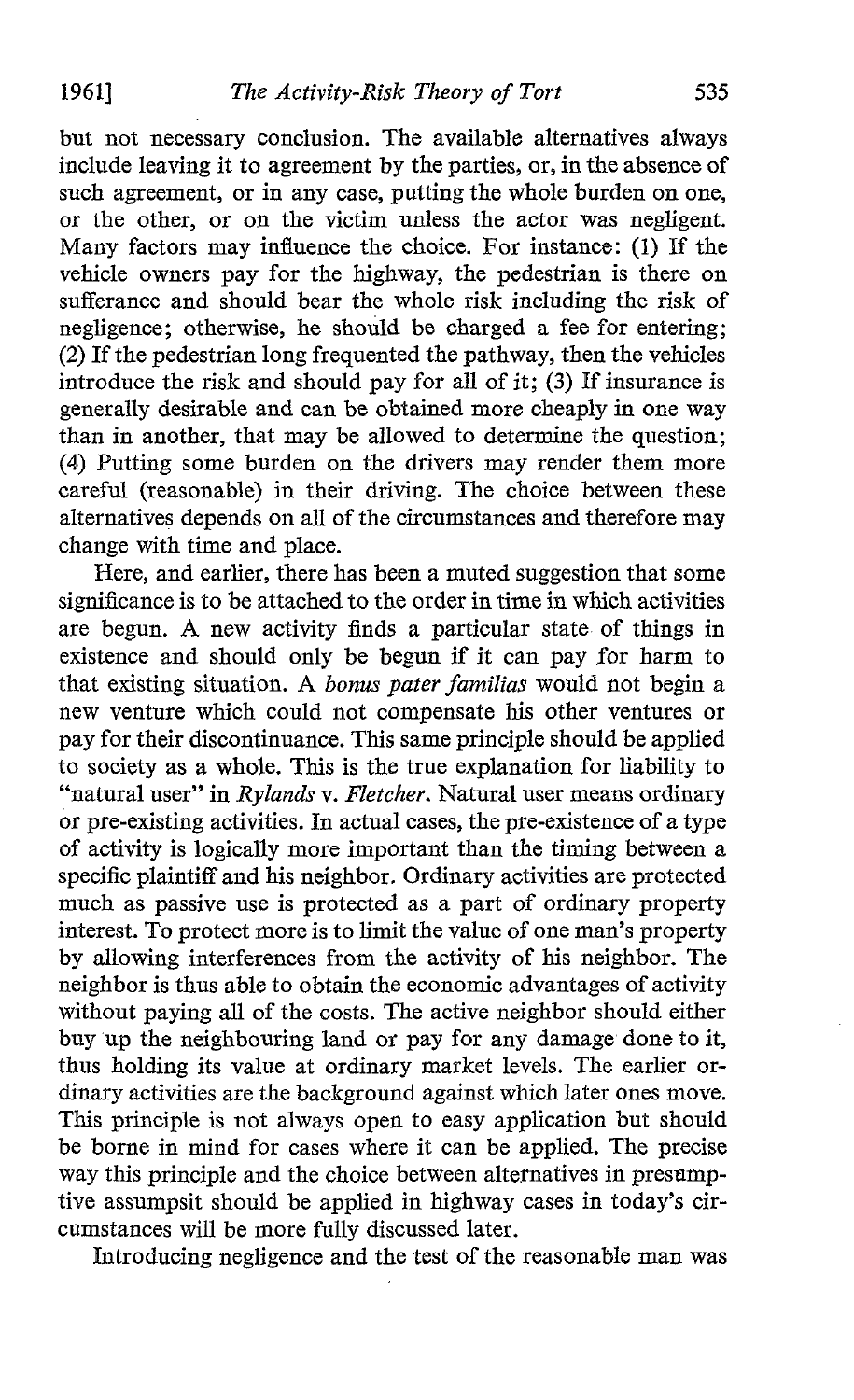at least a possible solution in assumpsit cases. It was perhaps inevitable that the moralistic mania furthered by Austin should propel it into general use.<sup>11</sup> It is plausible, at first glance, that the wrongdoer should be punished and that the negligent man is a wrongdoer. It is true, however, that he is punished as surely for improperly increasing the risk if the whole risk of his activity is upon him. Damage for which he must pay will occur more frequently if he acts unreasonably. Therefore, to achieve the deterrent effect, the difficult questions of fact about the existence of negligence need not be raised. On the other hand, early departures from the moralistic test occurred in the application of objective rather than subjective tests. Then too, while in the beginning, only very unreasonable conduct was called negligence, soon the slightest departure from perfection raised liability. The man on the Clapham Omnibus is a perfect creature who never deviates in the slightest respect from desired conduct. He is never forgetful, never preoccupied, never lighthearted, in short, not human.<sup>12</sup> Yet the slightest human failing may render one liable for huge damages. This forces our courts and lawyers into much. expensive litigation to establish all the shadings of the facts. The system is crude also in allowing the like conduct of another man to go unpunished if he is lucky enough not to have it result in actual damage. With the growing use of insurance, the deterrent value of liability has largely disappeared. There is some real point to deterrents but they should be in the nature of premium assessments for increasing the risk. They should be collected like fines, but with a civil burden of proof, since the failure to collect from him who increases the risk puts the burden upon others. They should be collectable from everyone whose act increases risks significantly, regardless of whether harm results from that particular act. We can stop playing national roulette with negligence and liability actions.

In many areas, our law has resisted the full introduction of negligence as a test for liability and has preferred the simple doctrine that activity should bear its costs. Partly, this results from the old precedents. Thus, cattle trespass retains its old (and proper) basis of liability. Some exceptions exist because the benefit is not always within the control of the actor or owner.<sup>13</sup> The risks from

<sup>11</sup> Lectures on Jurisprudence (1911), Vol. 1, p. 459.

<sup>&</sup>lt;sup>12</sup> Note the safe *obiter dictum* of Devlin J., in Lewis v. Carmarthenshire County Council,  $[1953]$  1 All E.R. 1025, at p. 1025: "Few users of the road have never fallen short of the standard of care which the law deman Some might have said none.

<sup>&</sup>lt;sup>13</sup> This explains the non-liability for trespass of dogs. Society generally receives their companionship free and therefore bears some of its cost.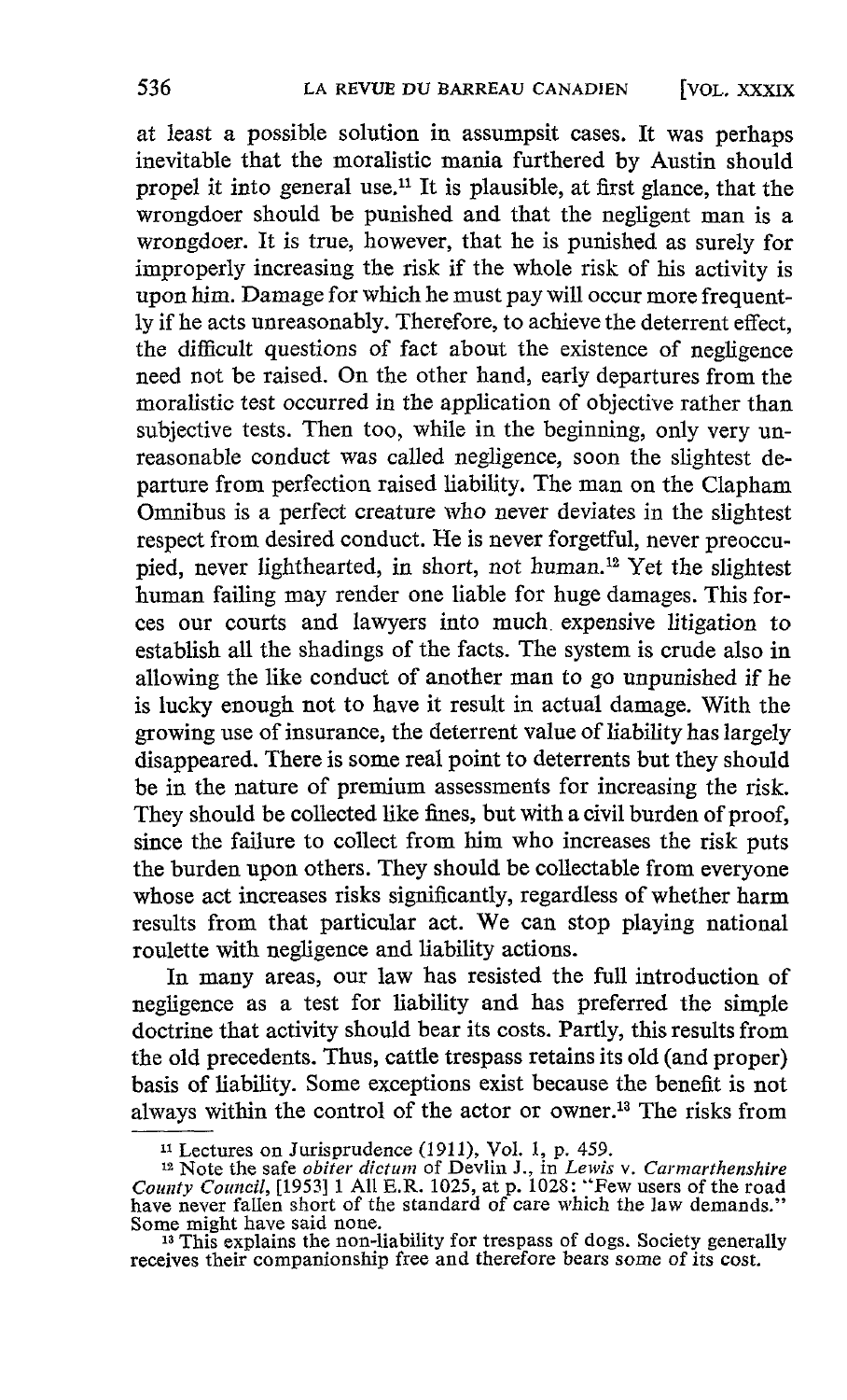dangerous things are sufficiently obvious to force judges to conclude that the person who chooses to keep them should bear the risks. Yet this is merely a forceful example of a general principle. The doctrine of Rylands v. Fletcher was a noble attempt to reintroduce the proper basis for liability, but less noble judges have allowed it to be eaten away. The doctrine of res ipsa loquitur is another technique through which strict liability may be approached. Strangely enough, it has had its greatest use in assumpsit situations. such as hospital care and air travel. In these areas, the rational support for strict liability rests on the desirability of potential victims being insured and the economic advantage to be gained if the institution or organization does the insuring.<sup>14</sup> This is not a case where the institution ought to bear the cost of its activity, since the activity is done for the benefit of the victim himself. But, if the cost of possible damage is put on the institution, it can and will recover this cost from its potential victims. It should be noticed that if convenience in insuring dictates this result, it may be most convenient to carefully limit the amount of the damages recoverable in order to obtain cheaper insurance through avoiding the difficult assessment of actual personal loss. Anyone not satisfied with such limited insurance can obtain additional insurance himself.

Vicarious liability represents a partial introduction of the theory that activity should bear its costs. To the extent that negligence is applied in judging the liability of the servant, the liability of the activity is similarly limited. This is more obviously unreasonable if the activity-risk principle is at the root of vicarious liability and is broad enough to support strict liability. The predictable "negligence" or human frailties in carrying out work should be paid for out of the resulting product but so should the predictable harm resulting despite reasonable or perfect conduct. But the interesting thing here is that any test applied to render the servant liable would be adequate to render the activity liable to the same extent without any doctrine of vicarious liability, were it not for the possibility of insolvency. Were the servant alone liable, he would demand a higher return for his services sufficient not only

<sup>&</sup>lt;sup>14</sup> This is the strongest reason for such a decision as *Donoghue* v.<br>*Stevenson*, [1932] A.C. 562, where high sounding talk about neighbors<br>was allowed to obscure the simple question whether the price of ginger<br>beer oug manufacturers should be free to sell at a lower price, with risk on the drinker. Consider, however, the effect on sales of any particular brand is the effect on sales of any particular brand if the consumers came to know that the manufacturer was refusing responsibility for the purity of the drink.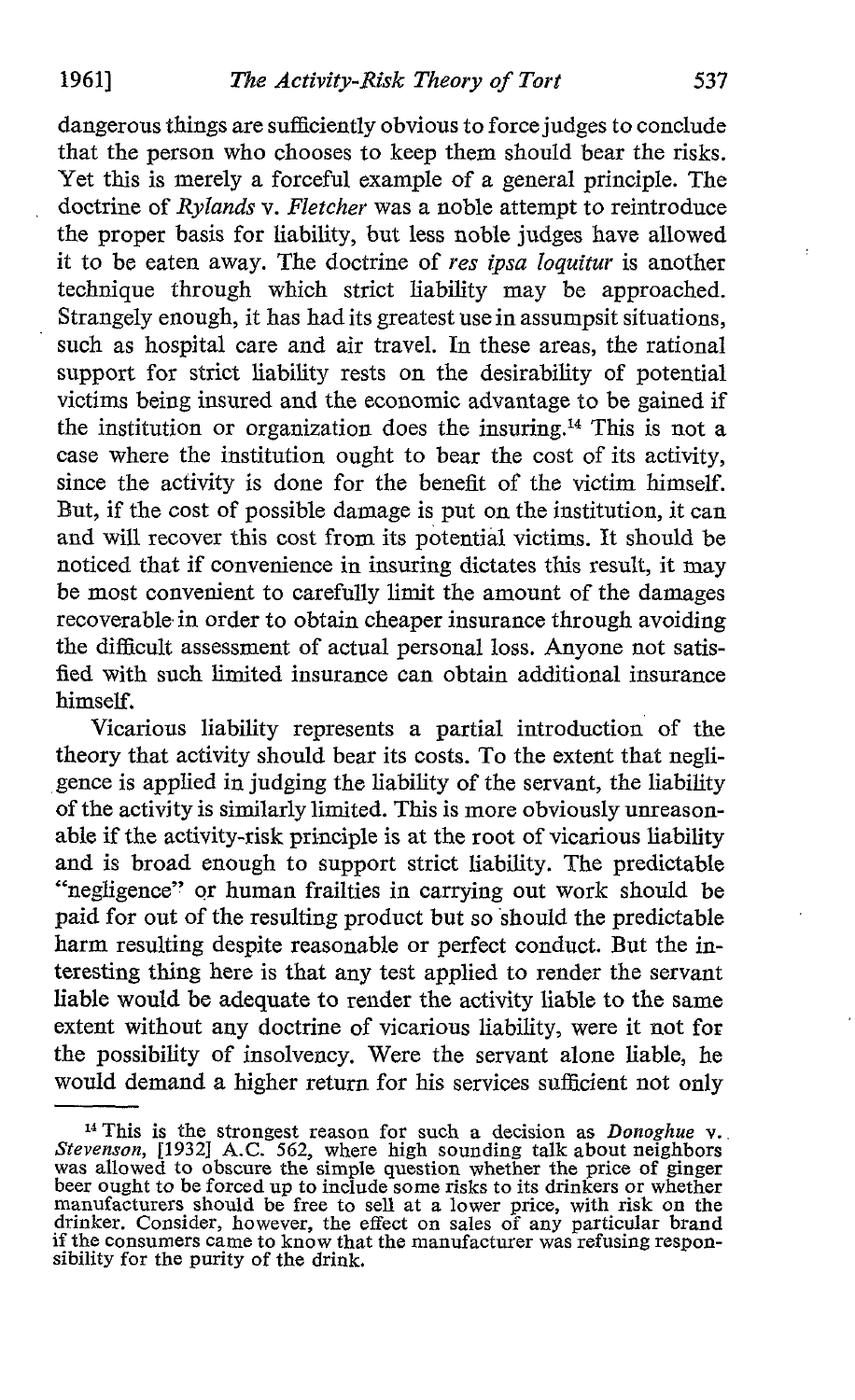to cover his time and effort but also to pay for the risk of harm to others (as well as to himself). The activity and end product would thus bear the cost. With insolvency as a possibility, and especially with painless bankruptcy procedures available, this is not always true. The insolvent-ready-for-bankruptcy servant can undersell his services by not charging for the large risks from which bankruptcy will save him. The activity and its product could thus escape part of its costs, unless alternative liability were pinned upon it. Vicarious liability is therefore a technique for implementing the activity-risk theory more fully by overcoming the dangers of insolvency. It is but a partial solution and is surely as applicable to independent contractors doing work as to servants." The objective is desirable and any scheme of liability must bear it in mind. It is not as important to guarantee against insolvency in assumpsit situations, since the potential victim may well be seen to take the risk of the actor's insolvency. However, the desirability of insuring or spreading such risks and the economic advantage of one large insurance policy may commend the placing of this burden on the activity which is able to include the premium in its costs and pass it on in higher prices .

Owner liability for harm done by automobiles<sup>16</sup> is another form of insolvency guarantee designed to assure that automobile ownership will carry all of its costs. As in the case of the slave or child in Roman law, or the "bane" in Anglo-Saxon law, this insolvency guarantee is logical because the owner benefits from owning the person or thing; but it is really only defensible up to the value of that ownership. Noxal surrender is a proper limitation on an insolvency guarantee based on ownership." It is open to grave abuse, however, if the bane has been used in the master's activity and the master seeks to limit his liability to the bane. It is the activity and not the ownership of the bane which should bear the loss.

One further proposition bearing on the placing of tort liability must be examined. Activity, it has been argued, ought to bear its costs. However, there is some saving in almost any system if losses are allowed to lie where they fall. Hence, if a particular

<sup>&</sup>lt;sup>15</sup> Of course, in olden days a "servant" was more likely to be insolvent than was a "contractor"; but if insolvency guarantee is the real rationale for vicarious liability, then a master should be liable when anyone does

way is pure legalism, mechanical jurisprudence.<br>
<sup>16</sup> E.g., The Vehicles Act, S.S., 1957, c. 93, s. 157. It adopts the limitation of liability to negligence however.<br>
<sup>17</sup> This theory throws a rather different light upon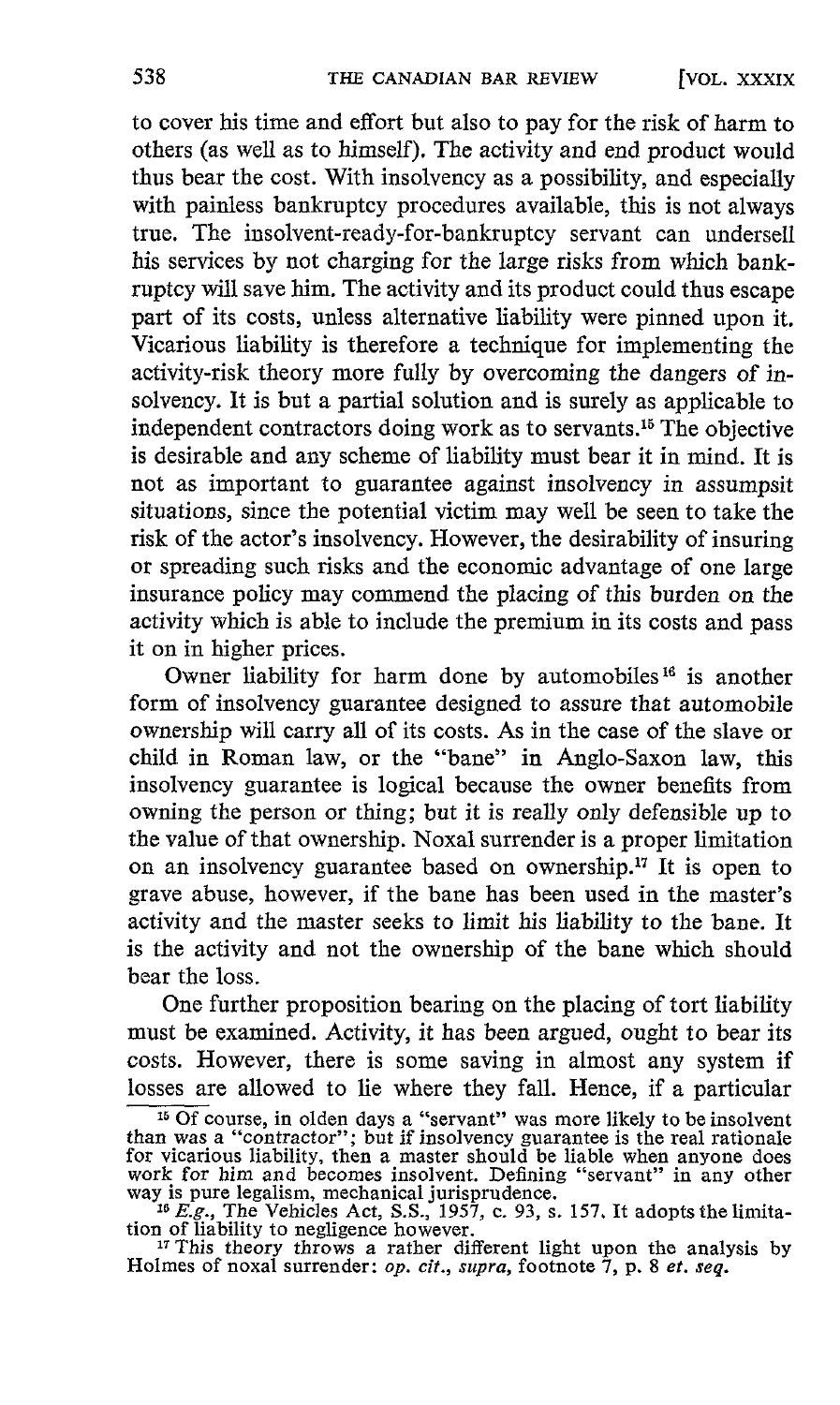activity is basic or nearly universal, there is no prospective difference in the risks whether it is left upon each person as a potential victim or as a potential causer of the harm; and this is true whether the harm results from accident or from what our law calls negligence. It may be desirable to assess premiums against those who substantially increase the risk, but the guiding principle for placing liability will be the desirability and cheapness of insuring. This principle maylead to the conclusion that insurance ought to cover specific scheduled damages rather than particular losses determined at great expense.

This schedule of damages, fixed payments according to the specified harm, can be appropriate not only where the activity is basic or general but also wherever an assumpsit situation is in volved, wherever convenience of insuring is the guide, and wherever insolvency guarantee is the reason for liability. Its use should drastically reduce the cost of administering the scheme of tort or insurance. It would pay decent minimums for damage done and would impose upon those having something valuable- to protect the responsibility of protecting it by themselves or with insurance paid for out of the income or value of the thing protected.

The guiding principles for handling tort liability should accordingly be these :

(1) Activity should bear the costs of the increase in risks which accompany it to the extent at least that the benefit from the activity is within the control of the actor. All previous or normal or natural users or activities are taken as fixed in determining the increase in risk from a new activity. The actor would normally be wise to insure and spread his risk, but insolvency aside, this could be left to his option.

(2) Insolvency interferes with the proper paying for risks and must be guarded against. Vicarious liability and owner liability are random remedies. A form of compulsory insurance would be more complete and equitable.

(3) Insurance, voluntary or compulsory, interferes with the encouragement through liability of reasonable risk conduct. It should accordingly be accompanied by premium assessments for risk-increasing conduct. These premiums should be available for the (part) payment of harm from such risks.

(4) Wherever the activity is very general or where the potential victims voluntarily and unnecessarily enter the area of the risk, it is logical to leave the loss where it falls, and this is an inexpensive solution. However, spreading the loss through insurance avoids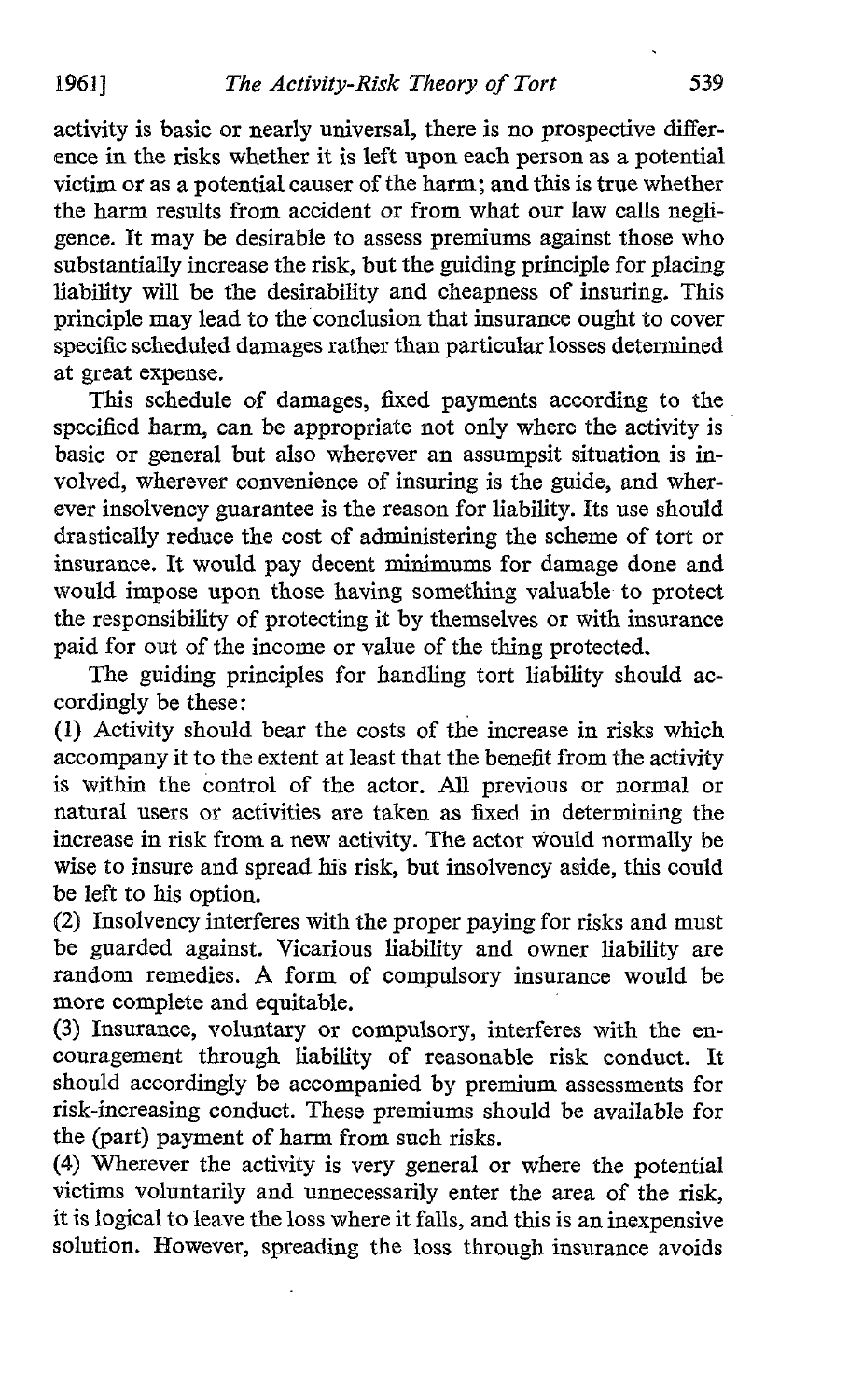the great pain of large losses and is desirable. Convenience should dictate who is to insure. But the expense of determining the exact loss of the victim should be avoided by giving him an impersonal amount determined according to <sup>a</sup> fixed schedule of minimum needs.

The application of these principles to automobile travel would be a suitable starting point in practical application and may serve as a useful illustration.

All harm caused by automobiles should be paid for by compulsory insurance without question of intention or negligence. The insurance would be financed through vehicle charges and usage charges based on gasoline consumption.<sup>18</sup> Risk-increasing activity or conduct should call forth premium assessments with court enforcement requiring proof on balance of probabilities only. These premium assessments could replace highway traffic offences without interfering with the Criminal Code. The assessments could go up and down according to a statistical analysis of the extent to which the particular conduct increases losses ; and whether to penalize any particular risk-increasing conduct would depend on a balancing of the size of the increase against the cost of enforcement. The amount collected would go into the insurance fund or funds.

The damages payable should not cover any exceptional feature of the defendant or his property. As far as possible, they would be ascertainable by reference to a schedule which would include complicated medical detail.<sup>19</sup> The figures would be decent minimums. Thus, the death of a father of a family would bring compensation to his family according to its size to keep it in frugal comfort. A pianist's hands would gain no consideration above ordinary hands. This egalitarian approach is logically similar to the earlier discussed one of ordinary user and ordinary value of property. It has the decided advantage of much lowering the cost of administering the insurance scheme. Those who want special value insurance can arrange for it themselves and pay for the premiums

<sup>&</sup>lt;sup>18</sup> These might be taxes but this is not meant to completely preclude<br>non-governmental insurance. Someone may be able to devise a scheme<br>to retain free enterprise or non-monopoly by prorating the gasoline tax,<br>and the pre

<sup>&</sup>lt;sup>19</sup> For a very limited example, see Saskatchewan Automobile Accident<br>Insurance Act, S.S., 1960, c. 15, s. 20 or for a more complete but uncomplicated one, The Laws of Ethelbert of Kent (516-560) in F. L. Attenbourough, The Laws of the Earliest English Kings (1926), pp. 7-15. The Saskatchewan scheme allows claims beyond the schedule whereas in Ethelbert's and the proposed scheme, the schedule is exclusive .